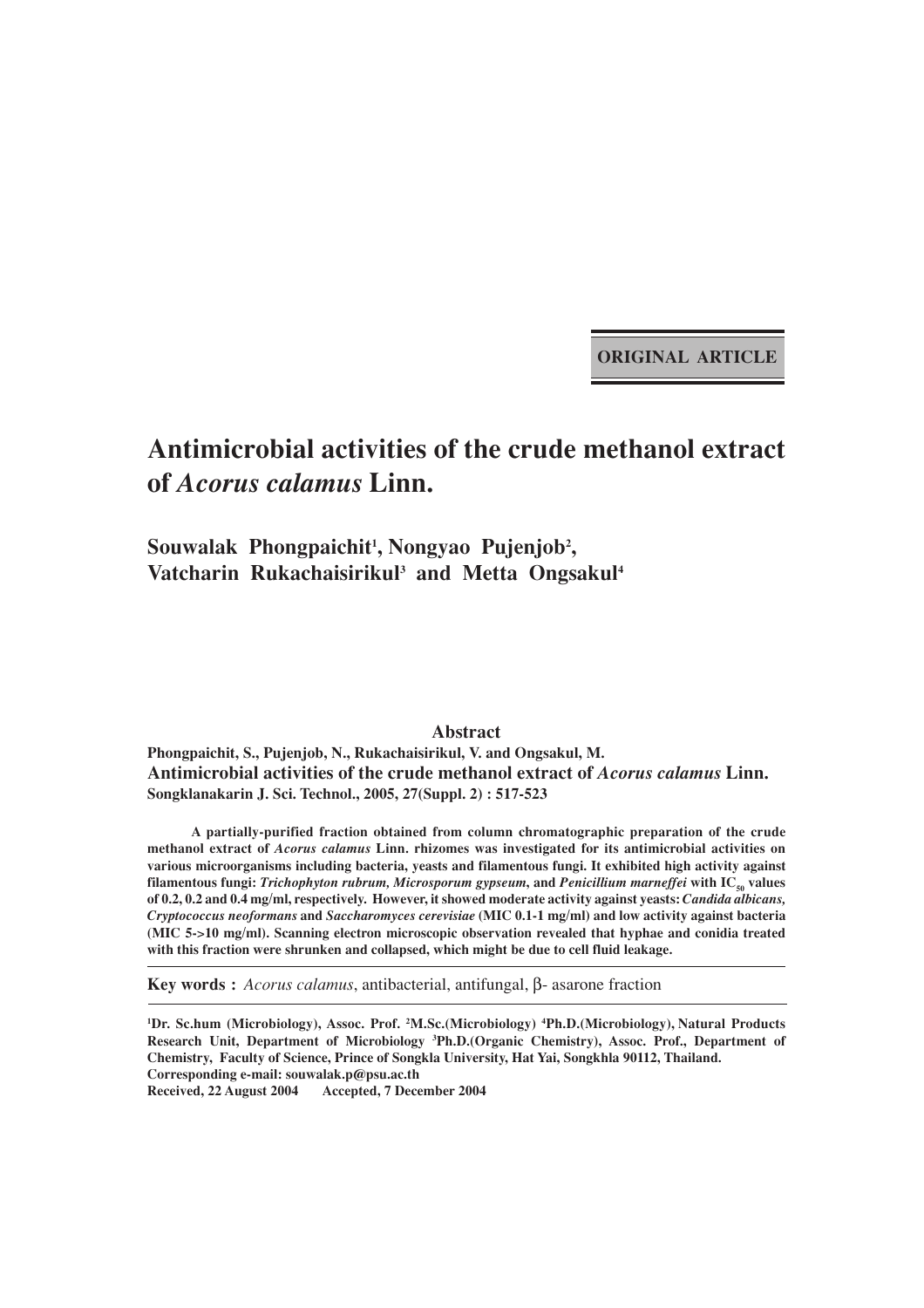Pongpaichit, S., *et al.*

### **∫∑§—¥¬àÕ**

เสาวลักษณ์ พงษ์ใพจิตร<sup>ı</sup> นงค์เยาว์ ภู่เจนจบ<sup>เ</sup> วัชรินทร์ รุกขไชยศิริกุล<sup>2</sup> **และ เมตตา องค์สกุล**<sup>1</sup> **ƒ∑∏'ϵâ"π®ÿ≈'π∑√'¬å¢Õß "√ °—¥‡¡∏"πÕ≈®"°«à"ππÈ" (Acorus calamus Linn.)** ึว.สงขลานครินทร์ วทท. 2548 27(ฉบับพิเศษ 2) : 517-523

ึ การทดสอบฤทธิ์ต้านจลินทรีย์ของส่วนสกัดกึ่งบริสทธิ์ ที่ได้จากการแยกสารสกัดหยาบเมธานอลของเหง้าว่านน้ำ **¥â«¬ column chromatography µàÕ‡™◊ÈÕ®ÿ≈'π∑√'¬åµà"ßÊ ‰¥â·°à ·∫§∑'‡√'¬ ¬' µå ·≈–√" æ∫«à"¡'ƒ∑∏'ϵâ"π√"Trichophyton** *rubrum, Microsporum gypseum* และ *Penicillium marneffei* ในระดับสูง โดยมีค่า IC <sub>so</sub> เท่ากับ 0.2, 0.2 และ 0.4 มก./ **¡≈. µ"¡≈"¥—∫ ¡'ƒ∑∏'ϵâ"π¬' µå Candida albicans, Cryptococcus neoformans ·≈– Saccharomyces cerevisiae "π** ระดับปานกลาง (MIC 0.1-1 มก./มล.) และมีฤทธิ์ต้านแบคทีเรียในระดับต่ำ (MIC 5->10 มก./มล.) เมื่อศึกษาด้วย ึกล้องจลทรรศน์อิเลกตรอนชนิดส่องกราดพบว่าสารสกัดทำให้เส้นใยราและโคนิเดียมีความผิดปกติ หดตัวเหี่ยวย่น ทั้งนี้อาจเนื่องมาจากส่วนสกัดทำให้เกิดการรั่วไหลของของเหลวภายในเซลล์

<sup>1</sup>หน่วยวิจัยผลิตภัณฑ์ธรรมชาติ ภาควิชาจุลชีววิทยา <sup>2</sup>ภาควิชาเคมี คณะวิทยาศาสตร์ มหาวิทยาลัยสงขลานครินทร์ อำเภอหาดใหญ่ จังหวัดสงข**ถา** 90112

*Acorus calamus* Linn. (family Araceae) commonly known as "sweet flag" or Waan-Nam, is a well known medicinal plant. The rhizomes were utilized extensively by the Chinese, Indians and American Indians as well as by other cultures, and many of these uses continue to this day (Motley, 1994) including in Thai traditional medicine (Anonymous, 2000). The rhizomes are considered to possess anti-spasmodic, carminative and anthelmintic properties and also used for treatment of epilepsy, mental ailments, chronic diarrhea, dysentery, bronchial catarrh, intermittent fevers and tumors. It is listed as an insecticide, an antifungal agent, an antibacterial agent and a fish toxin (Anonymous, 1975). As part of a search for antimicrobial compounds from plants at the Natural Products Research Unit, Prince of Songkla University, Thailand, we found that one of partiallypurified fraction obtained from the crude methanol extract of *A. calamus* rhizomes showed antimicrobial activity. Therefore, we report here the antibacterial and antifungal properties of this fraction which contained β–asarone as a major component according to proton nuclear magnetic resonance spectroscopy  $({}^{1}H NMR)$ .

### **Materials and Methods**

### **Plant material and extraction**

Rhizomes of *A. calamus* were collected from Songkhla Province, Thailand, in June 1997. The powder of dried rhizomes (1 kg ) was marcerated in 8 l of analytical grade methanol at room temperature for 3 days, then filtered and evaporated to dryness in a rotary evaporator. The methanolic extract was further dissolved in ethyl acetate. The ethyl acetate soluble fraction was separated by quick column chromatography, eluting with a gradient system of increasing polarity (petroleum ether, dichloromethane, ethyl acetate and methanol). Nine fractions were subsequently collected and antimicrobial activity was screened. The third fraction was the most active fraction with the yield of 12.7% w/w. The major component of this fraction as confirmed by  $H NMR$  is β-asarone.

### **Microorganisms and media**

The microorganisms used in this study were clinical isolates of pathogenic bacteria (methicillinresistant *Staphylococcus aureus* (MRSA), *Enterococcus* sp., *Escherichia coli* and *Pseudomonas*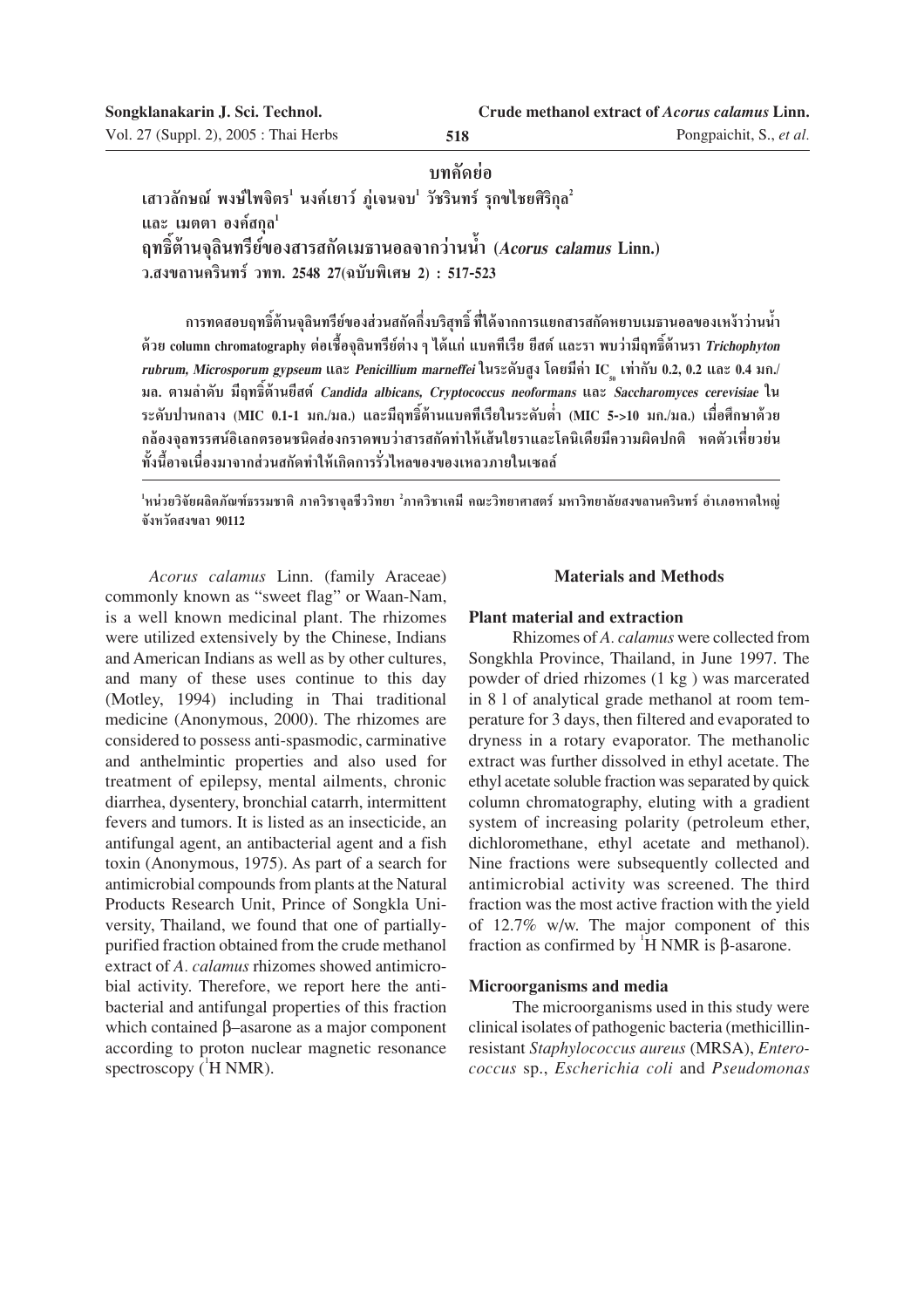*aeruginosa*), yeasts (*Cryptococcus neoformans* and *Candida albicans*) and filamentous fungi (*Microsporum gypseum, Trichophyton rubrum* and *Penicillium marneffei*). *Staphylococcus aureus* ATCC25923, *Escherichia coli* ATCC25922 and *Saccharomyces cerevisiae* were used as standard strains.

Bacteria were grown on Mueller Hinton agar, MHA (Difco, USA) at 35ºC. Fungi were cultured and maintained on Sabouraud's dextrose agar, SDA (Difco, USA) at 25 and 35ºC.

### **Antibacterial assays**

The disk diffusion method (Lorian, 1996) was used to screen the antibacterial activity of the third fraction (β-asarone). Sterile 6-mm diameter paper disks (Schleicher and Schuell, Germany) were impregnated with 10-mg  $(10 \mu l)$  of this fraction dissolved in 95% ethanol. Air-dried disks were placed on the inoculated MHA surface. Commercially available antibiotic disks of vancomycin (30  $\mu$ g), tetracycline (30  $\mu$ g), and gentamicin (10 µg) were used as standard antibiotics and disks impregnated with 10  $\mu$ l of 95% ethanol as negative controls. Plates were incubated at 35ºC for 18 h and the inhibition zone diameter was measured. The tests were performed in duplicate.

The minimum inhibitory concentrations (MICs) were performed by the modified agar dilution method (Lorian, 1996). Serial 2-fold dilutions of the β-asarone were mixed with melted MHA in the ratio of 1:100 to give the final concentrations of 100-0.78 mg/ml in 9 cm diameter plates. Sterile membrane filter was laid on the surface of the agar. Inoculum suspension  $(2 \mu l)$ was inoculated on the membrane filter using multipoint inoculator  $(10^4 \text{ CFU/spot})$ . Plates were incubated at 35ºC for 18 h. MICs were recorded by reading the lowest concentration that inhibited visible growth. The membrane filter was then transferred onto a new MHA plate and incubated at 35ºC for 18 h. Minimum bactericidal concentrations (MBCs) were recorded as the lowest concentrations that showed no growth on β-asarone fraction-free plates. Its effect on bacterial cells was also studied by scanning electron microscopy

(SEM).

### **Antifungal assays**

The antifungal assays against yeasts were performed as the antibacterial assays described above with the replacement of SDA as an assay medium and the minimum fungicidal concentrations (MFCs) were recorded. Amphotericin B (Bristol-Myers, Germany) was used as a positive control. Plates were incubated at 35ºC for 24 h (*C. albicans*) and 48 h (*C. neoformans* and *S. cerevisiae*).

**Crude methanol extract of** *Acorus calamus* **Linn.**

Hyphal growth inhibition test was used to determine the antifungal activity. The procedure used in the hyphal growth inhibition test has been described previously (Picman *et al*., 1990). Briefly, dilutions of the test solutions dissolved in 95% ethanol were added to sterile melted SDA at 45ºC at the ratio of 1:100 to give final concentrations of 1, 0.8, 0.6, 0.5, 0.4, 0.2 and 0.1 mg/ml. The resultant solution was thoroughly mixed and approximately 100 µl was dropped into each sterile 1.5-cm diameter well-microscopic slides. Plugs of 1 mm of fungal mycelium cut from edge of active growing colony were inoculated in the center of the agar well and incubated in a humid chamber at 25ºC. Control cultures received an equivalent amount of 95% ethanol. Eight replicates were used for each concentration. Radial growth was measured when the control colonies almost reached the edge of the wells. Results were expressed as the percentage of hyphal growth inhibited (Gamliel *et al*.,1989). Concentration response curves were prepared in which the percentage of hyphal growth inhibition was plotted against concentration. The concentration required to give 50% inhibition of hyphal growth  $(IC_{\epsilon_0})$  was calculated from the regression equation. Miconazole (Sigma) was used as a positive control. The effect of β-asarone fraction on fungal hyphae and conidia was also studied by SEM.

### **Results**

The antimicrobial activities of the β-asarone fraction and control drugs are shown in Table 1.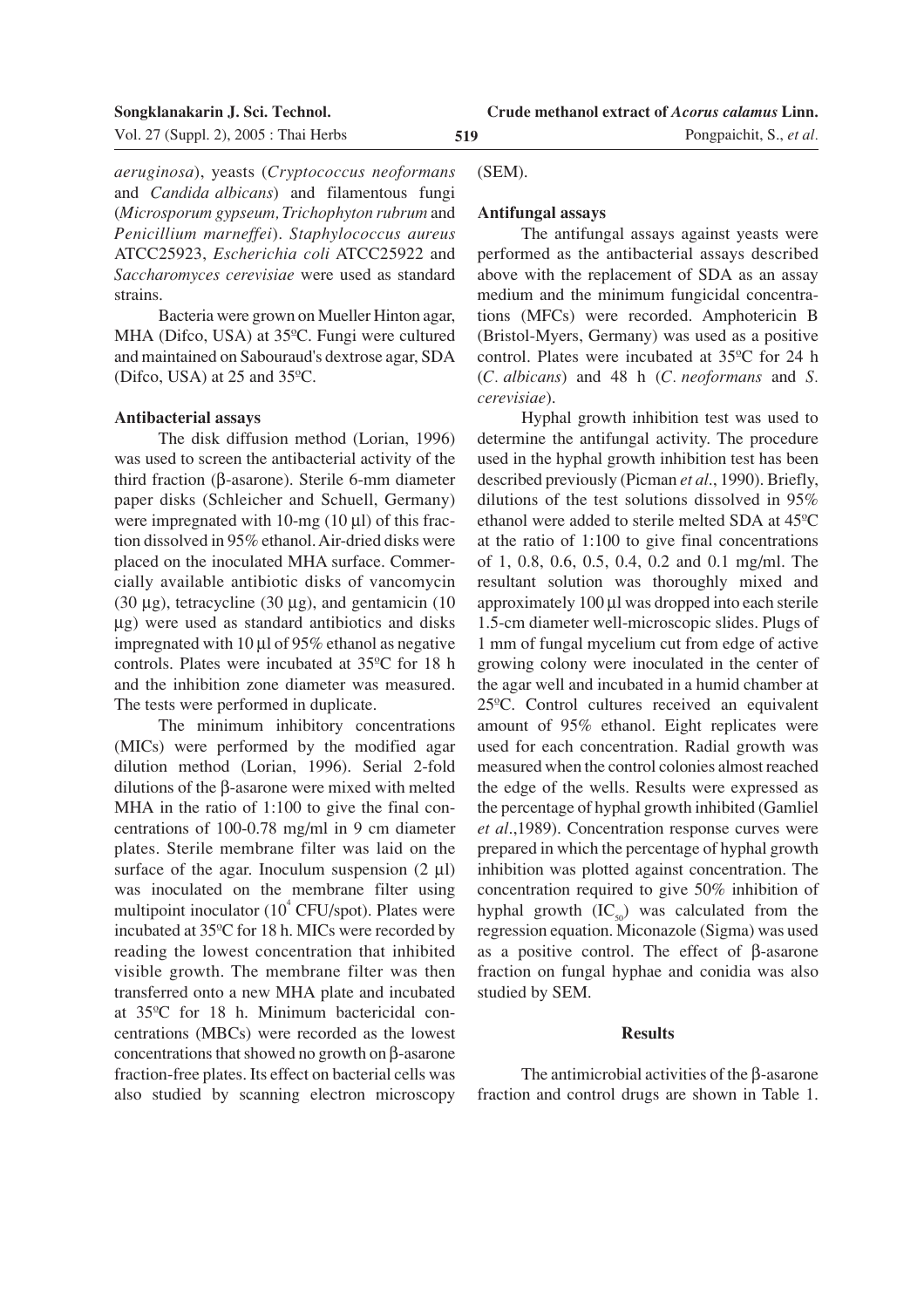Vol. 27 (Suppl. 2), 2005 : Thai Herbs **520**

Pongpaichit, S., *et al.*

| <b>Test Microorgamisms</b>                    | <b>B-asarone fraction</b> |                                  | <b>Control drug</b> |                    |                                  |
|-----------------------------------------------|---------------------------|----------------------------------|---------------------|--------------------|----------------------------------|
|                                               | $\mathbf{IZ}$ (mm)        | <b>MIC/MBC</b> or<br>MFC (mg/ml) | Drug                | $\mathbf{IZ}$ (mm) | <b>MIC/MBC</b> or<br>MFC (µg/ml) |
| <b>Bacteria</b>                               |                           |                                  |                     |                    |                                  |
| Staphylococcus aureus ATCC25923               | 9.2                       | 5/>10                            | Vancomycin          | 16.5               | 1/1                              |
| Methicillin-resistant <i>S. aureus</i> (MRSA) | 10.8                      | 5/>10                            | Vancomycin          | 16.3               | 1/1                              |
| <i>Enterococcus</i> sp.                       | NZ                        |                                  | Vancomycin          | 18.9               | 1/4                              |
| Escherichia coli ATCC25922                    | 6.8                       | 10/>10                           | Gentamicin          | 20.1               | 0.5/0.5                          |
| Enteroinvasive Escherichia coli               | 6.8                       | 10/>10                           | Gentamicin          | 20.1               | 0.5/0.5                          |
| Pseudomonas aeruginosa                        | NZ.                       |                                  | Tetracycline        | 19.4               | 4/4                              |
| <b>Yeasts</b>                                 |                           |                                  |                     |                    |                                  |
| Candida albicans                              | 9.3                       | 0.12/0.25                        | Amphotericin B      | 14.6               | 0.1/0.1                          |
| Cryptococcus neoformans                       | 24.8                      | 0.5/0.5                          | Amphotericin B      | 15.5               | 0.1/0.2                          |
| Saccharomyces cerevisiae                      | 10.0                      | 1/1                              | Amphotericin B      | 14.6               | 0.1/0.1                          |
| <b>Filamentous fungi</b>                      |                           | $IC_{\zeta_0}$ (mg/ml)           |                     |                    | $IC_{50} (\mu g/ml)$             |
| Microsporum gypseum                           | N <sub>D</sub>            | 0.2                              | Miconazole          | <b>ND</b>          | 1.4                              |
| Trichophyton rubrum                           | N <sub>D</sub>            | 0.2                              | Miconazole          | <b>ND</b>          | 10.6                             |
| Penicillium marneffei                         | ND                        | 0.4                              | Miconazole          | <b>ND</b>          | 1.0                              |

**Table 1. Antimicrobial activities of the** β**-asarone fraction.**

**NZ = no zone, IZ = inhibition zone, ND = not determined**

**Disk content: the** β**-asarone fraction (10mg), amphotericin B (50**µ**g), gentamicin (10**µ**g), tetracycline (30**µ**g), vancomycin (30**µ**g)**

This fraction exhibited low inhibitory activity against *S. aureus* and *E. coli* with narrow inhibition zones of 6.8-10.8 mm and MIC values of 5-10 mg/ml. It had no activity against *Enterococus* sp. and *P. aeruginosa*. It also produced narrow inhibition zones against *C. albicans* and *S. cerevisiae* (9.3-10 mm), but a larger zone (24.8 mm) was observed in C. *neoformans* (Figure 1). However, significant antifungal effects which expressed as MIC and MFC of the β-asarone fraction against the 3 strains of yeasts were presented at the concentrations of 0.1-1 mg/ml. Amphotericin B, which was the positive control drug for yeasts, exhibited strong antifungal activity with the MIC and MFC values of 0.1 and 0.1-0.2  $\mu$ g/ml, respectively. This fraction exhibited considerable antifungal activity against filamentous fungi in dose dependent manner (Figure 2). The  $IC_{50}$  values on hyphal growth of *M. gypseum*, *T. rubrum* and *P. marneffei* were 0.2-0.4 mg/ml. Miconazole, which was the positive control, exhibited strong antifungal activity with the IC<sub>50</sub> on hyphal growth of 1-10  $\mu$ g/ml.

Microscopic observation on the effect of the β-asarone fraction on bacterial cells and fungal hyphae was performed by SEM study. No morphological change was observed in treated bacterial cells. In contrast, the β-asarone fraction caused drastic morphological changes in the test fungi. The treated hyphae and conidia were shrunken and collapsed (Figure 3).

### **Discussion**

The results obtained from this study show that the β-asarone fraction has stronger antifungal activity than antibacterial activity. The extracts of *A. calamus* have been found to possess an antibacterial activity (Grosvenor *et al*. ,1995, MacGaw *et al*., 2002, Rani *et al*., 2003), although a lack of antibacterial activity has also been reported (De *et al*., 1999). β-asarone in *A. calamus* rhizomes was demonstrated to have antibacterial activity (MacGaw *et al*., 2002). However, β-asarone concentrations vary markedly among the oil from *A.*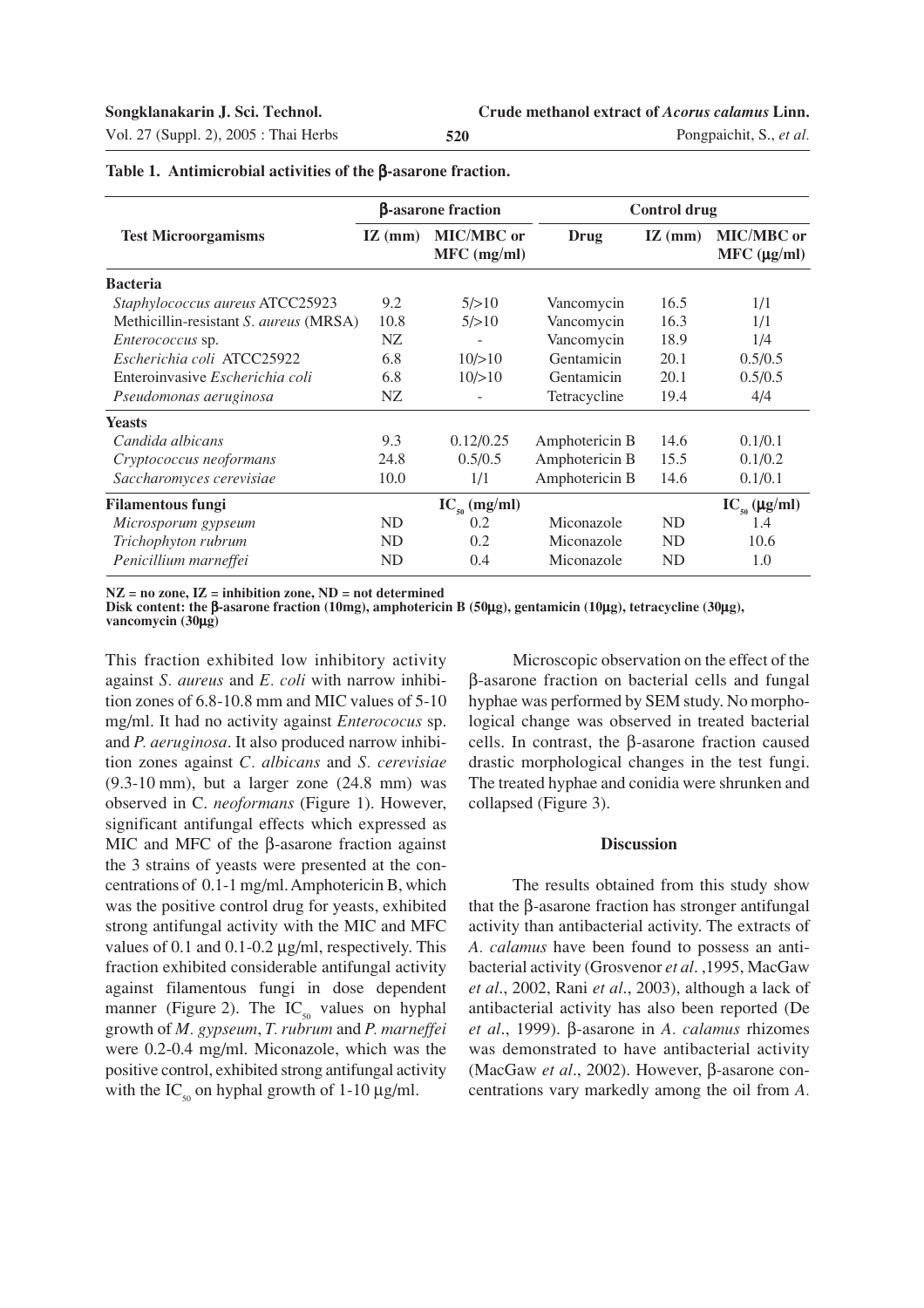



*calamus* varieties. The tetraploid plant oil is high in β- asarone (90-96%). The triploid plants contain a small portion of β-asarone (5%) in their oil and the diploid plants lack β-asarone (Rost and Bos, 1979). *A. calamus* var. *americanus* comprises diploid members that are distributed from North America to Siberia. The triploid *A. calamus* var. *calamus* is distributed throughout Europe, temperate India and the Himalayan region, whereas the tetraploid one, *A. calamus* var. *angustatus* is found in eastern and tropical southern Asia (Rost, 1979). The investigated fraction is an antimicrobialguided one of methanol extract of *A. calamus* containing β-asarone as a major component. In this study we found that the β-asarone fraction showed high antifungal activity against *M. gypseum, T. rubrum* and *P. marneffei* and had moderate activity against *C. albicans* and *C. neoformans.* Mungkornasawakul (2000) demonstrated the antifungal activity of crude dichloromethane extract of *A. calamus* rhizomes by TLC-bioassay using *Cladosporium cladosporioides* and cis-asarone was found to be the main compound. Thirach *et al*. (2003) reported that the ethanol extract of *A. calamus* inhibited clinical isolates of *C. albicans*





and *C. neoformans* with the MIC/MFC values of 28.8/>75 and 3.02/30.8 mg/ml.The MIC/MFC values of the β-asarone fraction in our study was lower than those of Thirach *et al*. (2003) since it mainly contains β-asarone.

The effect of this fraction on cells of *S. aureus* studied by SEM showed no morphological change in the tested bacteria indicating that the active compound, β-asarone, had no effect on bacterial cell wall and membranes. In contrast, microscopic observation on the effect of this fraction on fungal hyphae and conidia showed drastic morphological alterations with shrunken and collapsed form. This could be due to the leak in the cell wall or perhaps some alteration in the membrane permeability.

### **Acknowledgements**

This research was financially supported by the Graduate School, Prince of Songkla University.

### **References**

Anonymous. 1975. Herbal Pharmacology in the People's Republic of China, National Academy of Sciences, Washington DC.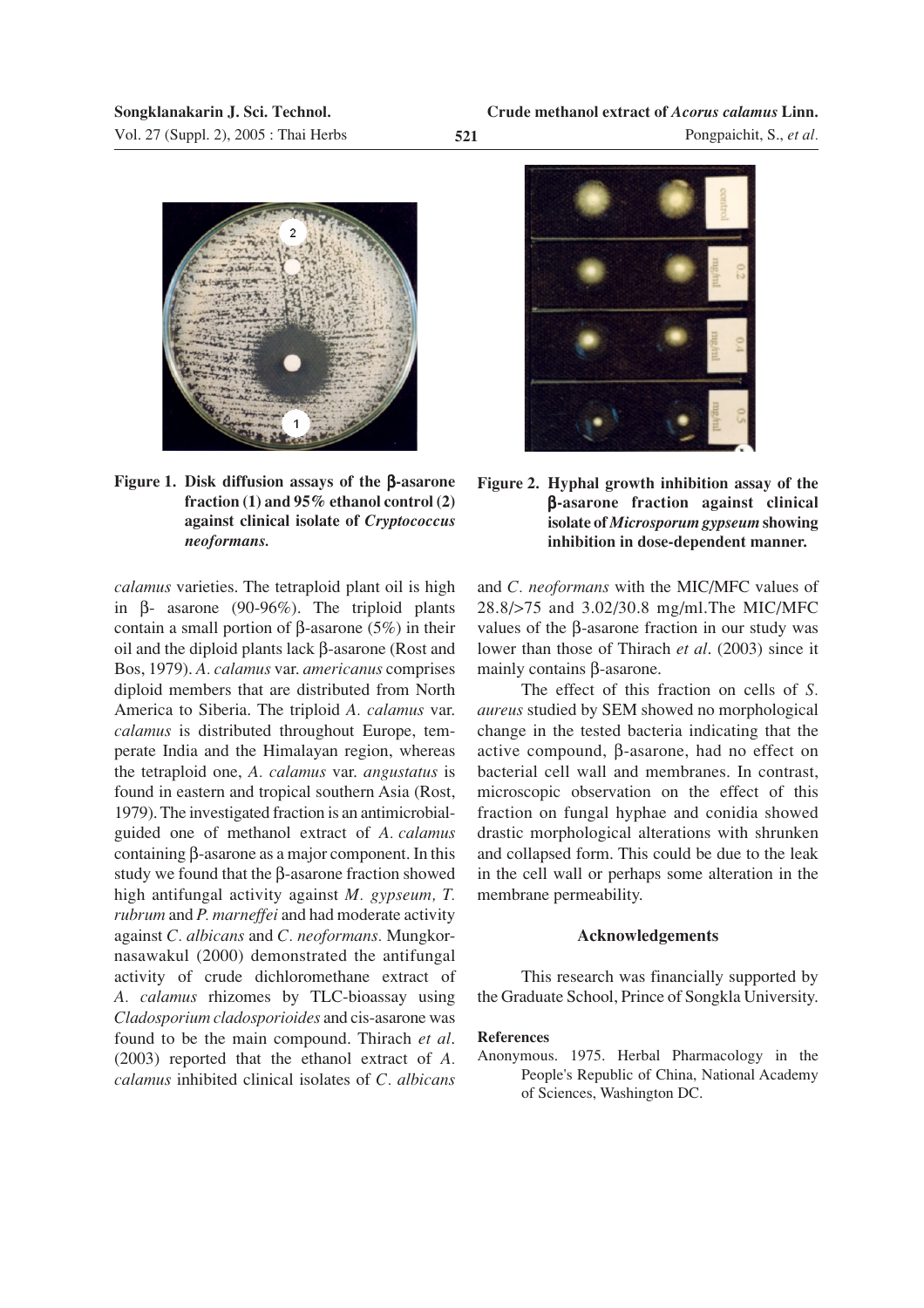Vol. 27 (Suppl. 2), 2005 : Thai Herbs **522**

Pongpaichit, S., *et al.*



- **Figure 3. Scanning electron microscopy study of** *Microsporum gyseum* **after exposure to 100 mg/ml of the** β**-asarone fraction for 4 days. A and C. Control cultures which were exposed to 95% ethanol for 4 days, showing smooth walled hyphae and conidia (1,500 X). B and D. Treated cultures which were exposed to the extract showed collapsed and shrunken hyphae (1,500 X) and conidia (1,400 X).**
- Anonymous. 2000. Thai Herbal Pharmacopoeia Volume II, Department of Medical Sciences, Ministry of Public Health, Thailand, Prachachon Co., Ltd., Bangkok.
- De, M., De, A.K. and Banerjee, A.B. 1999. Antimicrobial screening of some Indian spices, Phytother. Res., 13: 616-618.
- Gamliel, A., Katan, J. and Cohen, E. 1989. Toxicity of chloronitrobezenes to *Fusarium oxysporum* and *Rhizoctonia solani* as related to their structure, Phytoparas., 17: 101-105.
- Grosvenor, P.W., Suprino, A. and Gray, D.O. 1995. Medicinal plants from Riau Province, Sumatra, Indonesia. Part 2: antibacterial and antifungal activity, J. Ethnopharmacol., 45: 97-111.
- Lorian, V. 1996. Antibiotics in Laboratory Medicine, fourth ed. Williams and Wilkins, Baltimore.
- McGaw, L.J., Jäger, A.K. and van Staden, J. 2002. Isolation of β-asarone, an antibacterial and anthelmintic compound, from *Acorus calamus* in South Africa, South African J. Bot., 68: 31-35.
- Motley, T.J. 1994. The ethnobotany of sweet flag, *Acorus calamus* (Araceae), Econ. Bot., 48: 397-412.
- Mungkornasawakul, P. 2000. Fungicide from *Acorus calamus* Linn., *Eugenia caryophyllus* Bullock et Harrison and *Mammea siamensis* Kosterm. and Their Residues after Application. M. Sc. Thesis. Chiang Mai University. Chiang Mai.
- Picman, A.K., Schneider, E.F and Gershenzon, J. 1990. Antifungal activities of sunflower terpenoids, Biochem. Sys. Ecol., 18: 325-328.
- Rani, A.S, Satyakala, M., Devi, V.S. and Murty, U.S. 2003. Evaluation of antibacterial activity from rhizome extracts of *Acorus calamus* Linn., J. Sci.